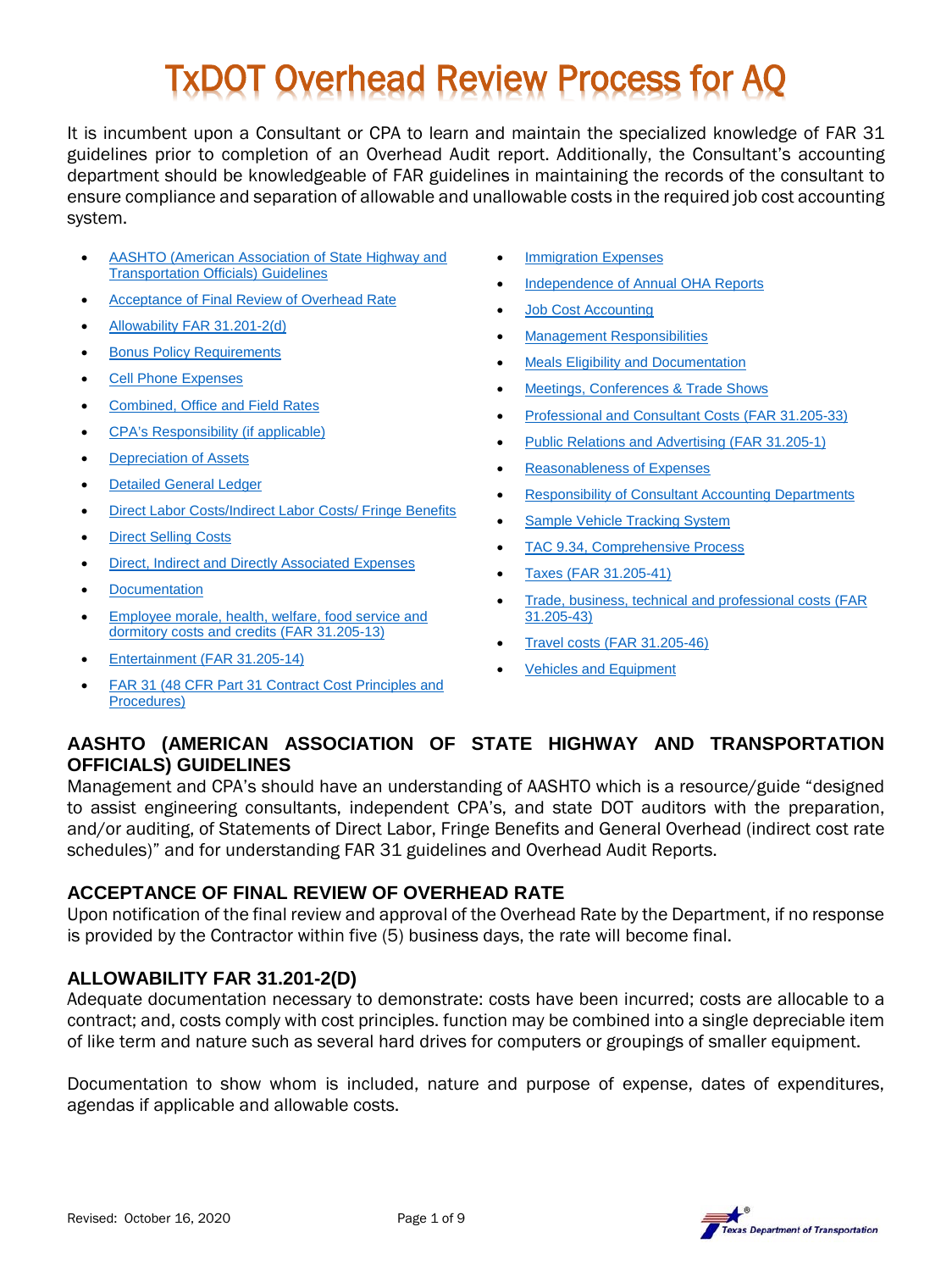## **BONUS POLICY REQUIREMENTS**

Pursuant to FAR 31.205-6(f)(1), for any bonus to be allowable in a TxDOT review of an OHA report, the Contractor must have a written bonus policy entered into in good faith *before* the services are rendered whereby incentive/bonus payments are awarded according to supporting metrics determined by the company. Bonus policies are normally written and/or revised to coincide with the fiscal year of a company. Written bonus plans should contain, at a minimum, the following components:

- Eligibility Criteria
- Period of the bonus plan
- Measurable performance criteria by position
- Incentive awards/spot bonuses must be related to performance measured by quantitative and qualitative factors
- Form of payment to be received, and
- Distribution of timeline

If a bonus pool of profits is used, in good faith, management should determine the profit percentage or amount of the pool as early as possible

Basing bonus payments solely on the profitability of the firm, or at the discretion of management/supervisors, does not comply with FAR. Also, please provide how each of the individual bonuses were calculated.

Hiring bonuses or referral bonuses should be clearly outlined with parameters of why, to whom, and when these types of payments will be paid. Such bonuses are part of the recruitment process and should be included in the recruitment expenses.

#### <span id="page-1-0"></span>**CELL PHONE EXPENSES**

Per the ICQ, a consultant should maintain a log of cell phone usage indicating the phone numbers of incoming and outgoing calls to verify the use of cell phones for business purposes only. Such documentation of calls is normally included on the monthly cell phone billings and can be used as a cell phone log if broken down between business and personal calls. Only business calls are allowable under FAR; personal calls are disallowed. Therefore, only the portion of business related calls should be reported on the Overhead Report.

For a phone owned by and billed to the consultant for business purposes, if no logs are kept or the consultant does not trace business and personal calls via the monthly billing, the contracting officer may disallow all or part of a claimed cost that lacks adequate support.

At times, a consultant will allow employees to use personal phones in the course of doing business and provide a reimbursement expense. In such cases, the consultant must provide a cell phone log or billing record to determine the breakout of business and personal usage to verify the expense on the Overhead Report. A cell phone allowance or reimbursement, with no log or backup documentation from phone billings, is not allowable. The contracting officer may disallow all or part of a claimed cost that lacks adequate support.

## <span id="page-1-1"></span>**COMBINED, OFFICE AND FIELD RATES**

Under AASHTO 4.2- State and Local Cost Principles

"Although FHWA regulations require state DOT's to accept indirect cost rates compliant with FAR Part 31 and to accept cognizant audits of FAR-compliant indirect cost rates, those regulations are not applicable to contracts *that do not involve Federal funding".* Accordingly, for contracts with no Federal funding, some state DOT's and local agencies define allowable cost more restrictively than FAR Part 31." And further

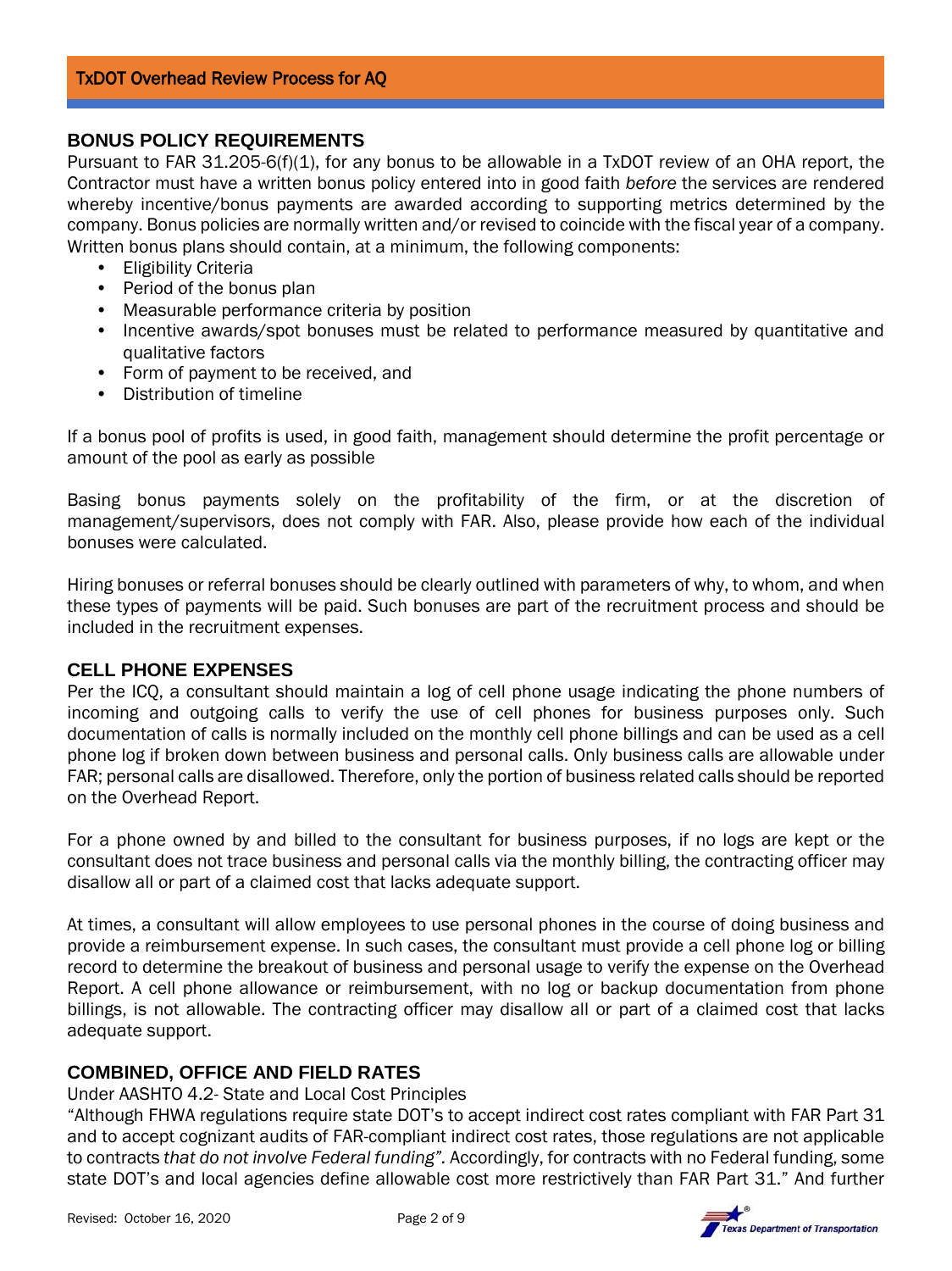that, "…methodologies prescribed by contracting agencies sometimes include: restatement of multitiered indirect cost rate structures to a single rate based on direct labor; and, Restatement of separate field and home office indirect cost rates as a combined consultant-wide rate".

It is TxDOT policy that:

- For State funding contracts that do not require a field rate, the Combined Rate will be used in these contracts.
- For State funding contracts that require a field rate, the home office and field rate will be used. In the event the consultant does not have a field rate, the Department will establish a field rate per TAC 9.34.
- The established field rate is a calculation of the Departments database of companies that have actually developed a home office and field rate. The average is the percentage used to establish the final field rate for the contract. At the end of each FY, the average is reviewed and may be adiusted for future contracts.
- For Federal funded contracts, the rate will follow the FAR 31 guidelines for Federal funded contracts.

## <span id="page-2-0"></span>**CPA RESPONSIBILITIES**

Before accepting a FAR audit engagement, CPAs must determine if they have the required specialized knowledge, including CPE courses, to complete the engagement. The CPA auditor is responsible for performing an audit in accordance with Government Auditing Standards (GAGAS) to obtain reasonable assurance that the engineering consultant complied with FAR Par 31 and applicable Cost Accounting Standards. A CPS's testing must be performed independently to verify that the engineering consultant's internal controls are properly designed and are operating effectively. Adequate testing of accounts, especially high-risk areas as noted in AASHTO, is critical in issuing an opinion of the Overhead Audit Report.

# <span id="page-2-1"></span>**DEPRECIATION OF ASSETS**

<span id="page-2-2"></span>FAR 31.205-11 requires that a Contractor's plant, equipment, IT software and other personal property be depreciated. Reimbursement of fixed asset costs shall be based on the asset costs recovered over the estimated useful life of the fixed assets using depreciation methods acceptable for financial purposes. For the purpose of FAR 31 guidelines, depreciation should use a straight line, double-declining balance, or sum of the year's digits. IRS 179 or accelerated depreciation is not allowable.

All depreciable assets should be depreciated. While some Contractor's may have a policy to expense items below certain threshold amounts, FAR 31 guidelines does not recognize expensing of depreciable assets.

Assets of similar function may be combined into a single depreciable item of like term and nature such as several hard drives for computers or groupings of smaller equipment.

## **DETAILED GENERAL LEDGER**

The detailed general ledger is a record that lists and details all business accounts and all transactions posted to each account during a fiscal year, and should be properly segregated to correspond with the accounts listed on the OHA report (i.e., professional fees, office supplies, etc.). The detailed General Ledger is not a trial balance or compilation of checks/payments for the year. A job cost accounting software should be able to generate a detailed general ledger.

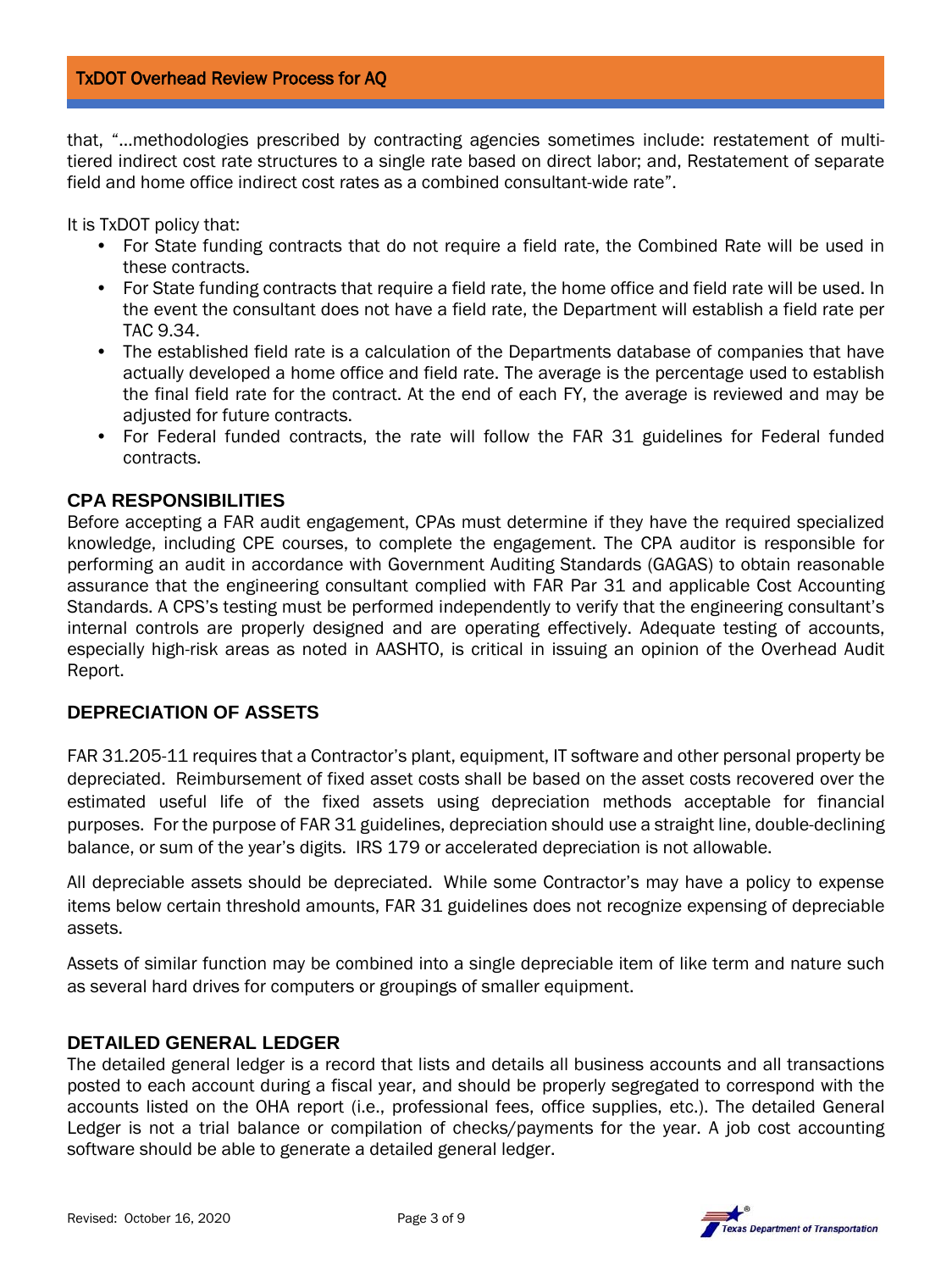#### TxDOT Overhead Review Process for AQ

As noted below, each expense, by account, should be listed by date, the payee, and a brief description of the purpose of the expense, and debit or credit at a minimum. The description should be brief but descriptive enough to allow a transaction to be verified and vouched from the general ledger to the source documents. Description of a payment as a credit card payment does not provide sufficient detail to describe the payment type and purpose.

Example:

- Professional Fees
	- Date / Account / Name of Payee / Explanation / Description / Debit / Credit / Ending Bal **Office Supplies**
- Date / Account / Name of Payee / Explanation / Description / Debit / Credit / Ending Bal • Repairs & Maintenance
	- Date / Account / Name of Payee / Explanation / Description / Debit / Credit / Ending Bal

#### <span id="page-3-2"></span>**DIRECT, INDIRECT AND DIRECTLY ASSOCIATED EXPENSES**

Per FAR 31 and AASHTO guidelines, Costs identified specifically with a contract(s) are direct costs of that contract including labor, materials, reimbursable expenses, and non-reimbursable expenses. Costs incurred related to contracts and that further or benefit a contract should be recorded as direct costs of the contract under a Consultant's job cost accounting system. The expense of vehicles, equipment supplies, etc. used in the performance of a contract(s) are considered job related costs and are direct costs of a contract. These costs should be tracked as direct cost of contracts in the job cost accounting system and recorded as Direct: Non-Billable costs on the Overhead Audit Report.

As a corollary item, a directly associated cost is a cost generated solely as a result of the incurrence of another cost, and which would not have been incurred had the other cost not also been incurred. If the other cost is a direct cost, the directly associated costs are disallowed. Directly associated costs may include labor, fringe, travel meals, supplies used and similar costs.

Indirect costs represent remaining general and administrative costs that are allocable to multiple cost objectives.

## <span id="page-3-1"></span>**DIRECT SELLING COSTS**

Direct selling costs is characterized by person to person contact to induce a particular customer to purchase a particular product or service of a contractor for the customer's use. Direct selling may include:

- Familiarizing a potential or existing customer with a contractor's products or services, conditions of sale or service capabilities
- Negotiation, liaison between customer and contractor personnel, technical and consulting efforts, individual demonstrations of products and/or services

#### <span id="page-3-0"></span>**DIRECT LABOR COSTS/INDIRECT LABOR COSTS/ FRINGE BENEFITS**

The relationship between the reasonableness of Direct Labor Costs, Fringe Benefits and Indirect Labor Costs is important in reviewing an OHA report. As noted in AASHTO 4.3, the relationship of these cost elements must be reviewed for reasonableness in accordance with FAR 31.201-2 and 31.201-3. For example, the amount of indirect labor, or other fringe benefits, in relation to direct labor may cause concerns regarding the firm's efficiency, holding of employees, or assignment of duties and the extent to which the government should reimburse costs through the overhead rate. When a firm's relationship between Direct Labor Costs and a particular Fringe Benefit or Indirect Labor Costs is not in alignment with other OHA reports reviewed by the Department, an adjustment to the cost may be made by the Department. Pursuant to FAR guidelines, the burden of proof of reasonableness shall be upon the contractor.



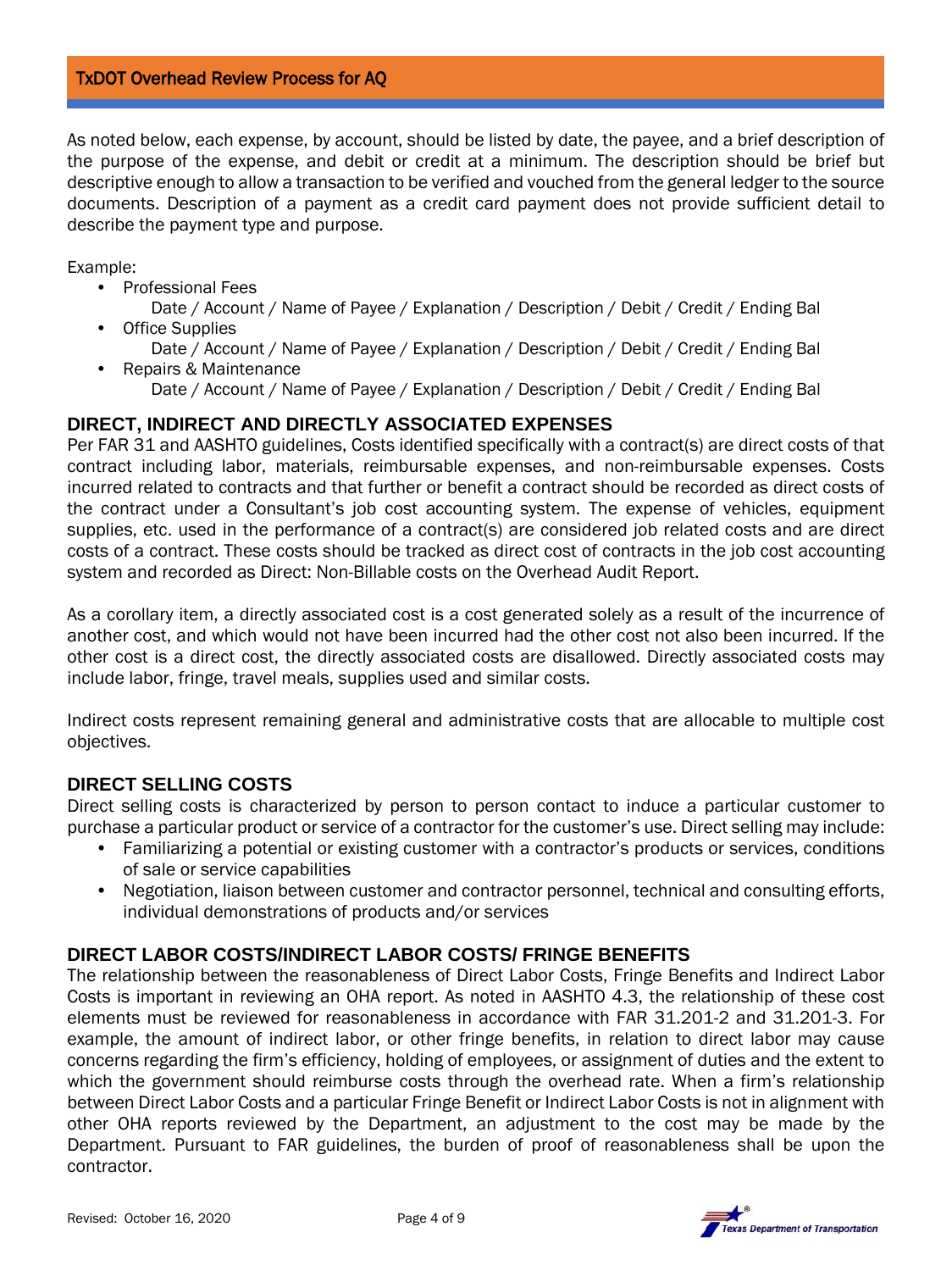#### <span id="page-4-0"></span>**DOCUMENTATION**

Per FAR 31.201-2(d), costs included in the Overhead Audit Report must be supported and engineering consultants must maintain adequate records, including supporting documentation to demonstrate that the costs comply with applicable FAR cost principles. Receipts/Invoices must have the written purpose/reason for the expense, place, date, full names of all employees and guests, and for meals, must have the receipt that reflects the individual items ordered. Credit card statements are not acceptable proof of expenses. The AQ staff may disallow all or part of any claim that lacks adequate supporting documentation.

During the review of the Overhead Audit Report or the Self-Certification Report, the Reviewer may request additional information pertaining to proof of expenses. The Reviewer may request copies of the original receipts or invoices that support the expense item. Individual expense report, credit card statement, and bank statement are not acceptable proof of expenses. It is important for a Contractor to understand that when the Department requests additional backup information to a submitted OHA report, the Contractor has 30 days to comply or the entire submission may be rejected and no rate provided for that fiscal year. This point is noted at the bottom of the email as:

*"In accordance with TAC Title 43, Part 1, Chapter 9, Subchapter C, Rule 9:34 (3)(B),*  all *information requested must be returned within* 30 calendar days *of the request by the Department. Failure to return* all *information, or returning only a portion of the information requested, will result in the file being closed for the calendar year and the submittal will not be processed for administrative qualification. If the information is received after the* 30 calendar days*, the file will not be reopened."* 

## <span id="page-4-1"></span>**EMPLOYEE MORALE, HEALTH, WELFARE, FOOD SERVICE AND DORMITORY COSTS AND CREDITS (FAR 31.205-13)**

Unallowable expenses include any cost that has recreational or entertainment features including: company picnics and holiday parties; tickets to sports or other entertainment events; memberships to social organizations; gifts to employees, unless connected to established awards policy based on performance; and, company sponsored trips and outings; coffee/snacks in break room for employees if the amount of coffee and snacks is unreasonable; awards banquets meals, trophies, etc.; birthday cakes, greeting cards and seasonal decorations.

Exceptions to unallowable employee morale recreational activities include: company sponsored sports teams; wellness or fitness centers; counseling or health advisory services; vending machines/cafeterias or lunch wagons; dormitory services; house publications such as company newsletters, announcements, human resource notifications, etc.

## <span id="page-4-2"></span>**ENTERTAINMENT (FAR 31.205-14)**

Regardless of purpose, cost for any amusement, diversion, social or recreational activity is considered unallowable. Examples include: memberships in social, dining, or country clubs; gifts to clients or employees (unless performance related); tickets to shows or sporting events; company picnics, parties, or other outings where activity is recreational in part; dinners or other after hours events (unless solely business related); business meetings where spouses or guests are present; client entertainment of any kind; alcoholic beverages, music (band), organ grinder, magician; and, business lunches are suspect, especially if frequent and expensive.

# <span id="page-4-3"></span>**FAR 31 (48 CFR PART 31 CONTRACT COST PRINCIPLES AND PROCEDURES)**



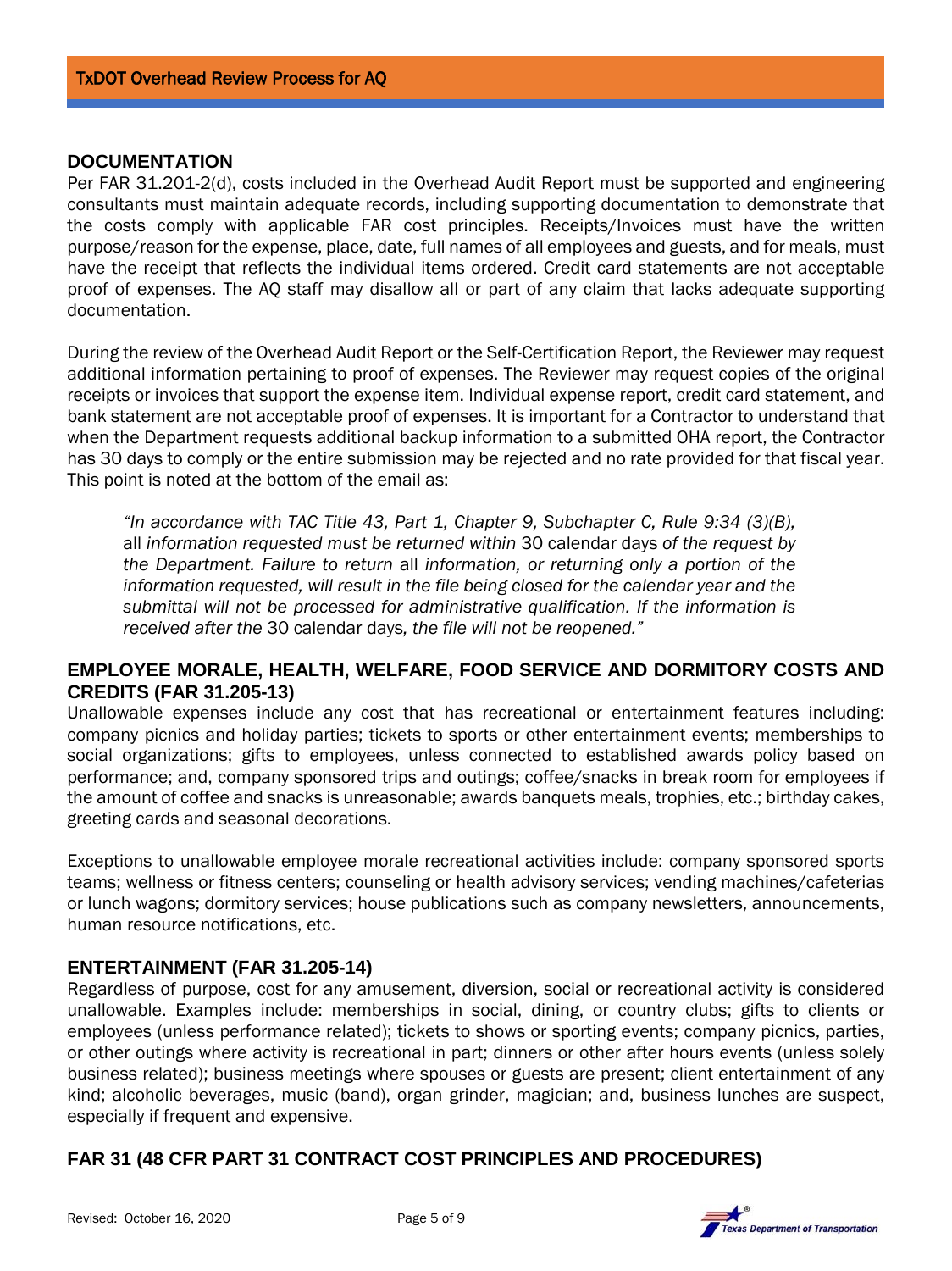TxDOT Administrative Qualifications reviews of consultant's Overhead Audit Reports are based on FAR 31 which establishes boundaries and parameters regarding allowable and unallowable costs that can be claimed under government contracts.

#### <span id="page-5-0"></span>**IMMIGRATION EXPENSES**

Legal and other fees relating to an employee's immigration status are personal expenses of the employee and are not allowable.

## <span id="page-5-1"></span>**INDEPENDENCE OF ANNUAL OHA REPORTS**

Each year's annual Overhead review is independent from previous year's reports and the approved OHA rate is independent of previous year's rates. The allowable or disallowed costs contained in each year's report are independent upon each year's review.

Depending on the complexity of a company's OHA report, the Department may perform a more in-depth review of the OHA report and individual expenses, including the documentation and allowable expenses. It is the policy of the Department to conduct an in-depth review of a contractor's OHA report at least every three years where possible.

## <span id="page-5-2"></span>**JOB COST ACCOUNTING SYSTEMS**

Under FAR, the consultant must maintain a job cost accounting system which accumulates and assigns costs to contracts/projects. The CPA and accounting department should be well versed in job cost accounting practices and systems used by A/E firms. The OHA report should include a description of accounting policies and procedures governing the classification of costs as direct or indirect, and describe how project costs are accumulated and assigned to projects.

#### <span id="page-5-3"></span>**MANAGEMENT RESPONSIBILITIES**

Management should establish Policies and Procedures for compliance with FAR 31 and TAC 9.34. Management bears the sole responsibility to see that all relevant employees should have a clear and consistent understanding of the policies and procedures for recording allowable costs and for identifying, segregating and removing unallowable costs as transactions occur, and the necessary documentation required under FAR 31. Management must be responsible to certify that the indirect cost rate schedule includes only allowable costs in preparation for an independent audit or self-certification report. Management bears the ultimate responsibility for the Overhead Audit Report and should perform its own analysis of high-risk accounts, assurance that internal controls are adequate and working properly, and that all unallowable costs have been removed from the final report.

#### <span id="page-5-4"></span>**MEALS ELIGIBILITY AND DOCUMENTATION**

Per AASHTO guidelines, meals associated with valid travel purpose expenses are governed by FAR 31.205-46 which includes references to maximum per diem rates. Travel meal expenses in excess of the per diem allowable is disallowed. Non-travel business meals are governed by FAR 31.205-43(c), which provides that incidental meal costs incurred during business meetings are allowable if the principal purpose of the meeting is the dissemination of trade, business, technical, or professional information, are properly supported, and are reasonable in amount.

Documentation for meals must contain receipts/invoices with the written purpose/reason for the expense, place, and date, full names of all employees and quests, and a receipt that reflects the individual items ordered by each person. Individual receipts are important to verify reasonableness and disallowed expenses such as alcohol. Credit card, bank, and company expense statements are not acceptable proof of expenses. Alcohol is not an allowable expense.



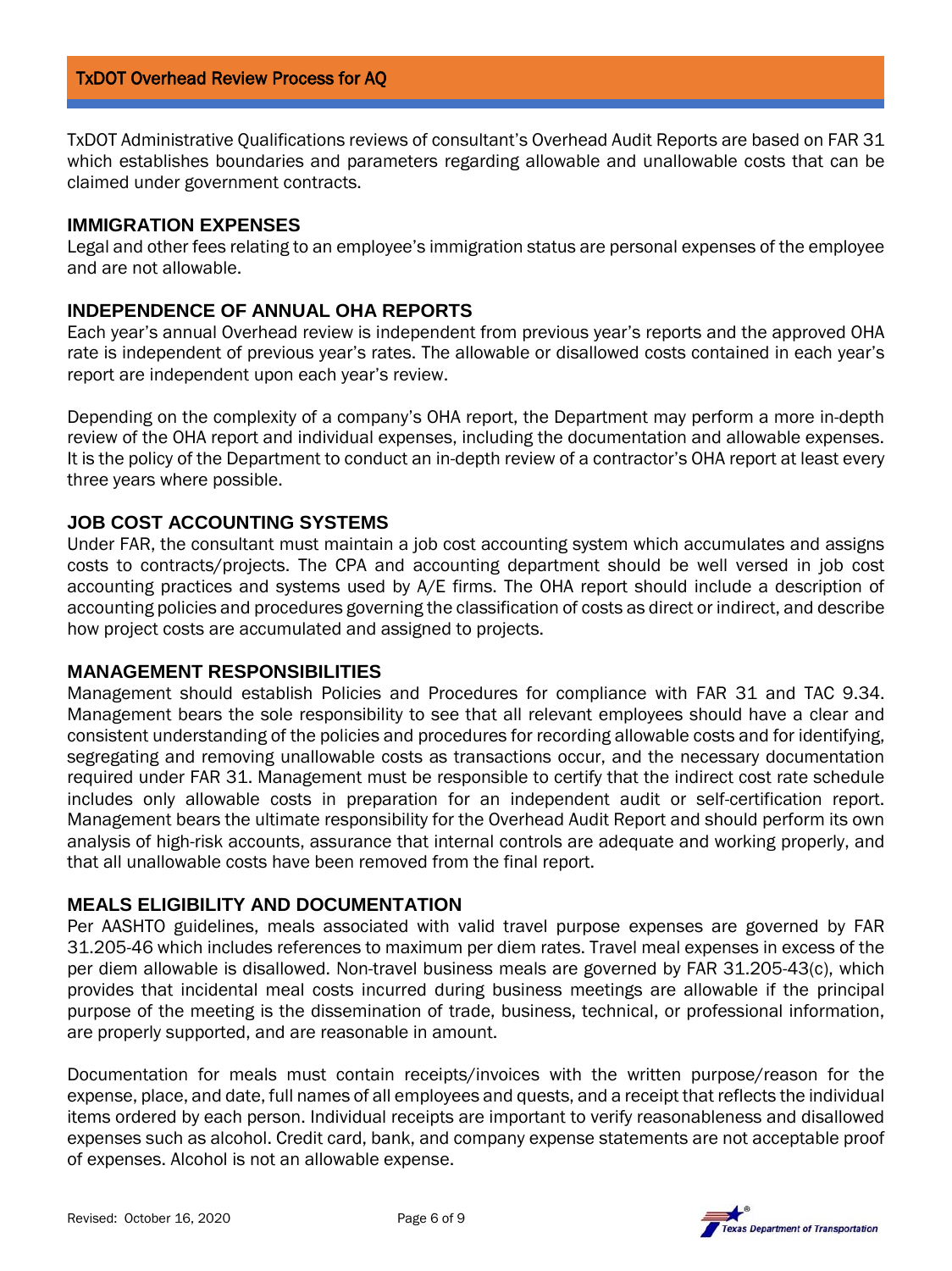## <span id="page-6-0"></span>**MEETINGS, CONFERENCES, TRADE SHOWS**

For all meetings, conferences, trade show, seminary, chamber of commerce, or any professional meetings of any kind attended by employees, officers, directors, quests, outside contractor on behalf of the firm, the Reviewer requires a copy of the agenda, original receipts for the expenses and employee's title and relationship to Firm. Any expense item not properly supported in accordance with FAR 31.201-2(d); FAR 31.205-46 will be disallowed

## <span id="page-6-1"></span>**PROFESSIONAL AND CONSULTANT COSTS (FAR 31.205-33)**

Allowability factors specified include: a qualified specialist; need for service given contractor's service specialty; arm's length bargaining; customary fees charged for same service in general market place; impact of services on government business; and, whether service can be performed internally.

Specific Documentation Requirements (FAR 31.205-33(f)) are: agreement details including scope of work to be performed, compensation rates, nature and amount of other expenses; evidence that work was performed, and the details as to services provided (deliverables, if applicable and related documents, i.e. trip reports, minutes of meetings, monthly report activities); and, invoices that sufficiently describe services performed and time expended.

# <span id="page-6-2"></span>**PUBLIC RELATIONS AND ADVERTISING (FAR 31.205-1)**

Allowable advertising includes: requirement of contract- acquiring scarce items or disposal of scrap or surplus items; recruiting needed personnel; promoting sales of products as exports normally sold to US government. Allowable Public Relations includes: items required by a contract; responding to inquiries on company policy, media liaison, communication with press or stockholders; certain community service activities; plant tour and open houses; and, product roll out or ship christening ceremonies if allowed by contract.

Unallowable public relations and advertising includes: any cost/event that is related to promoting sale of products or services by stimulating interest in product, or call favorable attention to company and/or enhancing company image to sell company's product; trade shows where emphasis is not on export sales of products normally sold to government; meetings/seminars where purpose is not business related; promotional materials, brochures, souvenirs, meeting wages, etc. whose purpose is to promote products or company image; company celebrations and new product announcements; and, memberships in community and civic organizations.

## <span id="page-6-3"></span>**REASONABLENESS OF EXPENSES**

Per FAR 31.201-3, a cost is reasonable if it does not exceed that which would be incurred by a prudent person in the conduct of competitive business and is considered an ordinary and necessary expense. The burden of proof shall be upon the consultant to establish a cost is reasonable. While the reasonableness test applies to all expenses, as noted in the AASHTO guidelines, of specific concern for reasonableness is the amount of indirect labor in relation to direct labor which may cause concerns regarding a firm's efficiency and the extent to which the State should reimburse costs through the overhead rate.

## <span id="page-6-4"></span>**RESPONSIBILITY OF CONSULTANT ACCOUNTING DEPARTMENTS**

The Accounting Department is responsible for the Consultant's understanding of the principles in FAR Part 31.2, which are the primary federal regulations addressing Allowable Costs and Unallowable Costs. The Accounting Department shall:

- Ensure Employees are formally trained in the requirements of FAR Part 31.2.
- Maintain an appropriate chart of accounts and maintain cost accounts in the general ledger to enable the segregation of Unallowable Costs.

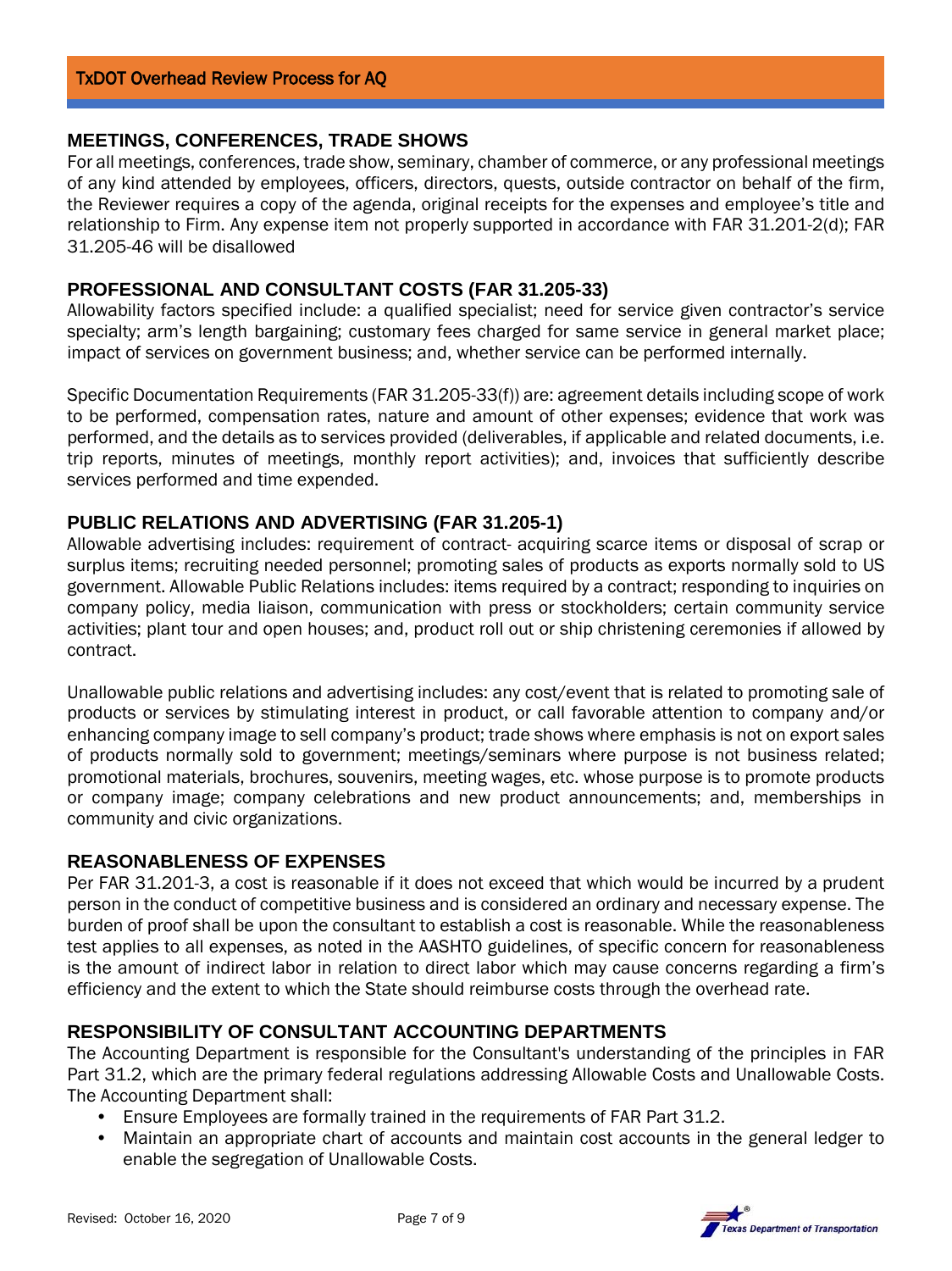- Ensure costs are properly coded as "Allowable" or "Unallowable" and that Employees do not submit Unallowable Costs for reimbursement.
- Ensure all Unallowable Costs are identified and removed from the indirect rates used for OHA Indirect Cost Rate schedules.
- Arrange for periodic internal reviews and audits to ensure that the Consultant is complying with FAR Part 31 and any applicable state or local regulations such as TAC 9.34.
- Have final authority within the Consultant to decide which costs are allowable and which are unallowable.
- Enforce this Policy on behalf of the Consultant and update and revise the Policy as needed.

# <span id="page-7-0"></span>**SAMPLE VEHICLE TRACKING SCHEDULE (EXCEL BASE)** vehicle expense tracker 2.xlsx

## <span id="page-7-1"></span>**TAC 9.34, COMPREHENSIVE PROCESS**

The TxDOT Administrative Qualifications Process for contracting is subject to the rules published under the Texas Administrative Code Title 43, Part 1, Chapter 9, Subchapter C, Rule 9:34, Comprehensive Process.

## <span id="page-7-2"></span>**TAXES (FAR 31.205-41)**

Allowable taxes are: state and local income, franchise taxes; sales taxes; FICA, FUI, SUI; and, communications taxes.

Unallowable taxes include: federal income and excess profits taxes; interest or penalties on late payment of taxes; taxes for refinancing/refunding operation; taxes where exemptions are available to Government; taxes from which company is exempt (e.g. state income taxes on Sub S distribution); special assessments on land that represents capital improvement; and, taxes on property used solely for purposes other than Government contracts.

# <span id="page-7-3"></span>**TRADE, BUSINESS, TECHNICAL AND PROFESSIONAL COSTS (FAR 31.205-43)**

Allowable costs include: membership dues for technical, business, professional, and trade organizations; subscriptions to technical and trade journals, magazines, newsletters; cost for meeting or seminars when purpose is for dissemination of business/technical information, stimulation of production, and improved productivity.

Allowable meeting costs may include: organizing, setting up, advertising, sponsoring; rental of facility; travel costs of participants and business lunches; and, refreshments.

# <span id="page-7-4"></span>**TRAVEL COSTS (FAR 31.205-46)**

Travel costs incurred by contractor personnel in connection with official company business are allowable subject to limitations including:

- Cost principle covers- per diem (lodging and meals and incidentals), miscellaneous expenses, transportation
- Travel cost principle does not incorporate government travel regulation in their entirety; only incorporates: definition of lodging, meals, and incidentals; maximum per diem rates-combination of hotel and meals/incidentals; one ceiling covering total; special or unusual situations when higher per diem amounts may be justified.
- Hotel, meals, and incidentals are allowable up to daily per diem ceilings (in total) for lodging and meals/incidentals specified in: FTR- travel within conterminous 48 states; JTR- travel in other states, and US possessions outside 48 states; Dept. of State Standardized Regulations- overseas locations.